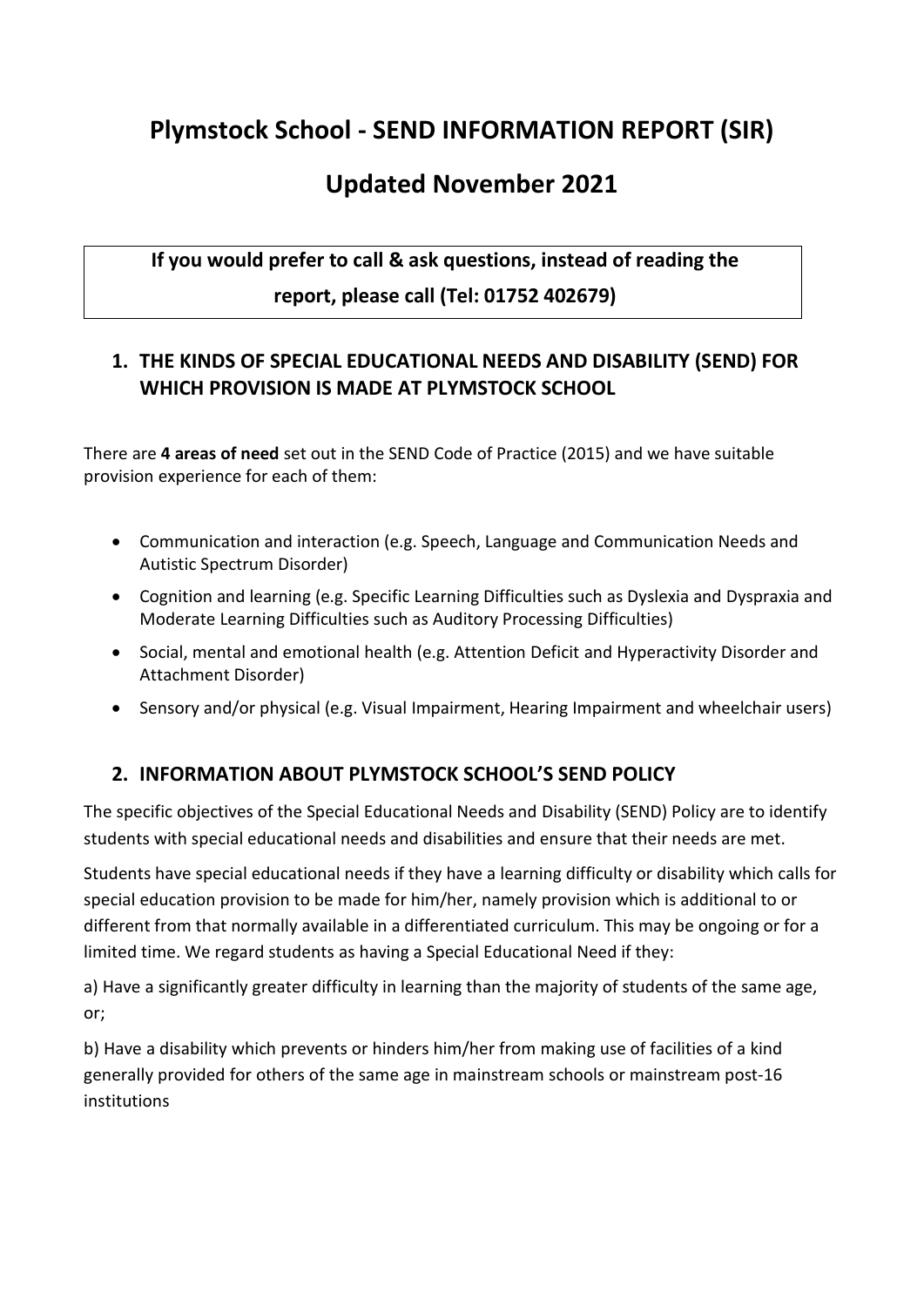Students are not regarded as having a learning difficulty solely because the language or form of language of their home is different from the language in which they are taught.

We have regard to the SEND Code of Practice 2014 (updated January 2015) when carrying out our duties towards all students with SEND and ensure that parents/carers are informed by the school that SEND provision is being made for their child.

### **3. NAME AND CONTACT OF THE SENCo AND THE SEND GOVERNOR**

Interim **SENCo** for maternity cover**:**

Interim **SENCo Qualifications:** BA (Combined Hons); PGCE; PG.Dip (Education)

**Contact details:** [nbaker@plymstockschool.org.uk](mailto:nbaker@plymstockschool.org.uk) )

Mrs Fenwick, Assistant SENCo at: [kfenwick@plymstockschool.org.uk](mailto:kfenwick@plymstockschool.org.uk) or telephone (Tel: 01752 402679)

(Permanent **SENCo:** Tamsin Summers on maternity leave Nov 21 onwards

**SENCo Qualifications:** BA (Hons); PGCE; CPT3A, undertaking the National Award SENCo (completion December 2021)

**Contact details:** [tsummers@plymstockschool.org.uk](mailto:tsummers@plymstockschool.org.uk) )

The SENCo reports to the governors annually to inform them about the progress of students with SEND; this report does not refer to individual students and confidentiality is maintained at all times. The **SEND Governor** is **Caroline Chapman** who may be contacted through the Clerk of Governors at Plymstock School.

The SEND Governor is responsible for the Learning Support (SEND) department and meets with the SENCo. The 'SEND governor' also reports to the governing committees, to keep all the governors informed.

# **4. ARRANGEMENTS FOR CONSULTING WITH PARENTS OF STUDENTS WITH SEND**

We value and accept the positive role and contribution parents/carers can provide. We make every effort to work in full co-operation with parents/carers, recognising and respecting their roles and responsibilities. Parents/carers are encouraged to work with the school and other professionals to ensure that their child's needs are clearly identified and met as early as possible. Plymstock School Progress Check reports provide parents/carers with target and predicted levels/grades and effort grades three times per year.

The Progress Checks for students on the SEND register (including Pre-SENDS) are also monitored by the Learning Support Department as part of the Access/Plan/Do/Review cycle. Parent Evenings, Annual/Interim Review Meetings, Learning Support Departmental Presentation/Open Evenings and surveys provide structured opportunities for consultation. The Learning Support Department also has an 'open door' policy and encourages regular dialogue with parents: in person, by email, telephone, home/school book and via the Student Planner.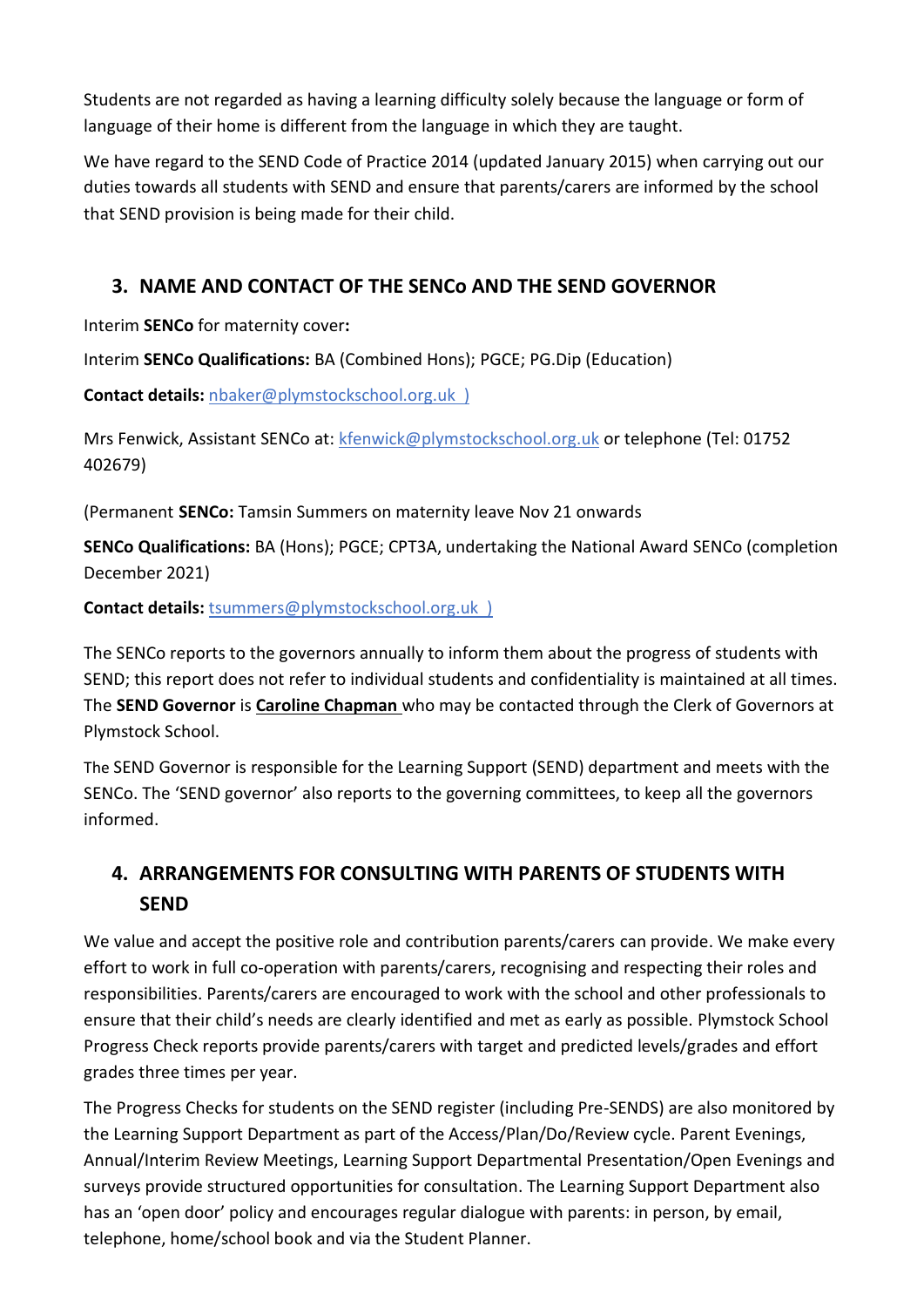All students on the SEND register have an Individual Education Plan (IEP) and parents/carers are asked to contribute to and approve the content of this document.

At Plymstock School we endeavour to support parents/carers so that they are able to:

- Feel fully supported should they raise a concern about their child
- Recognise and fulfil their responsibilities and play an active and valued role in their child's education
- Understand procedures and documentation
- Make their views known about how their child is educated
- Have access to information, advice and support during assessment and any related decisionmaking process about special educational provision
- Are provided with relevant resources so they reinforce learning in the home.

#### **Statement on Parents'/carers' views and concerns**

Parents'/carers' views and concerns are very important. You are entrusting us with your child, whom you know better than anyone. Good two-way communication with you will be crucial for your child to succeed. Your child may have a home-school link book because they are unable to take important information home themselves. They might not need that and instead you may have a list of e-mail addresses to contact your child's teachers. You may need to contact the SENCo or teaching assistant team leader regularly, which would be welcome. We will support and listen to you. We want the same thing as you – for your child to be happy and to succeed at school.

#### **How we support a parent/carer to share views/concerns and work with us**

The School values the relations it enjoys with parents and the community. These are based on mutual respect and a willingness to listen to other points of view. Concerns may be raised with: the pastoral team (Tutor, Head of Year, Assistant head of Year), subject leaders (Head of English, Head of Maths etc.), the Learning Support Department (SENCo, Assistant SENCo, SEND Team Leaders) and the Leadership Team.

All students on the SEN register will have a designated member of the Learning Support department who will be the first point of contact in relation to your child's SEN.

Team Leader for **Year 7** Lisa Matthews: [lmatthews@plymstockschool.org.uk](mailto:lmatthews@plymstockschool.org.uk) 

Team Leader for **Year 8** Elaine Whitehead: [ewhitehead@plymstockschool.org.uk](mailto:%20ewhitehead@plymstockschool.org.uk)

Team Leader for **Year 9** Angie Chesney: amchesney@plymstockschool.org.uk

Team Leader for **Year 10 students** Kate McCoy: kmccoy@plymstockschool.org.uk

Team Leader for **Year 11 students** Nick Walker: [nwalker@plymstockschool.org.uk](mailto:%20nwalker@plymstockschool.org.uk)

You can contact the SEN team by email or by telephone through the school switchboard (Tel: 01752 402679) or by emailing Sarah Tomlin, SEN Administrator on [SEND@plymstockschool.org.uk](mailto:SEND@plymstockschool.org.uk)

Concerns about academic or pastoral matters should be referred to the Head of Year/Assistant Head of Year or subject teachers.

There is a complaints procedure to provide an opportunity to resolve concerns when all other attempts have been unsuccessful.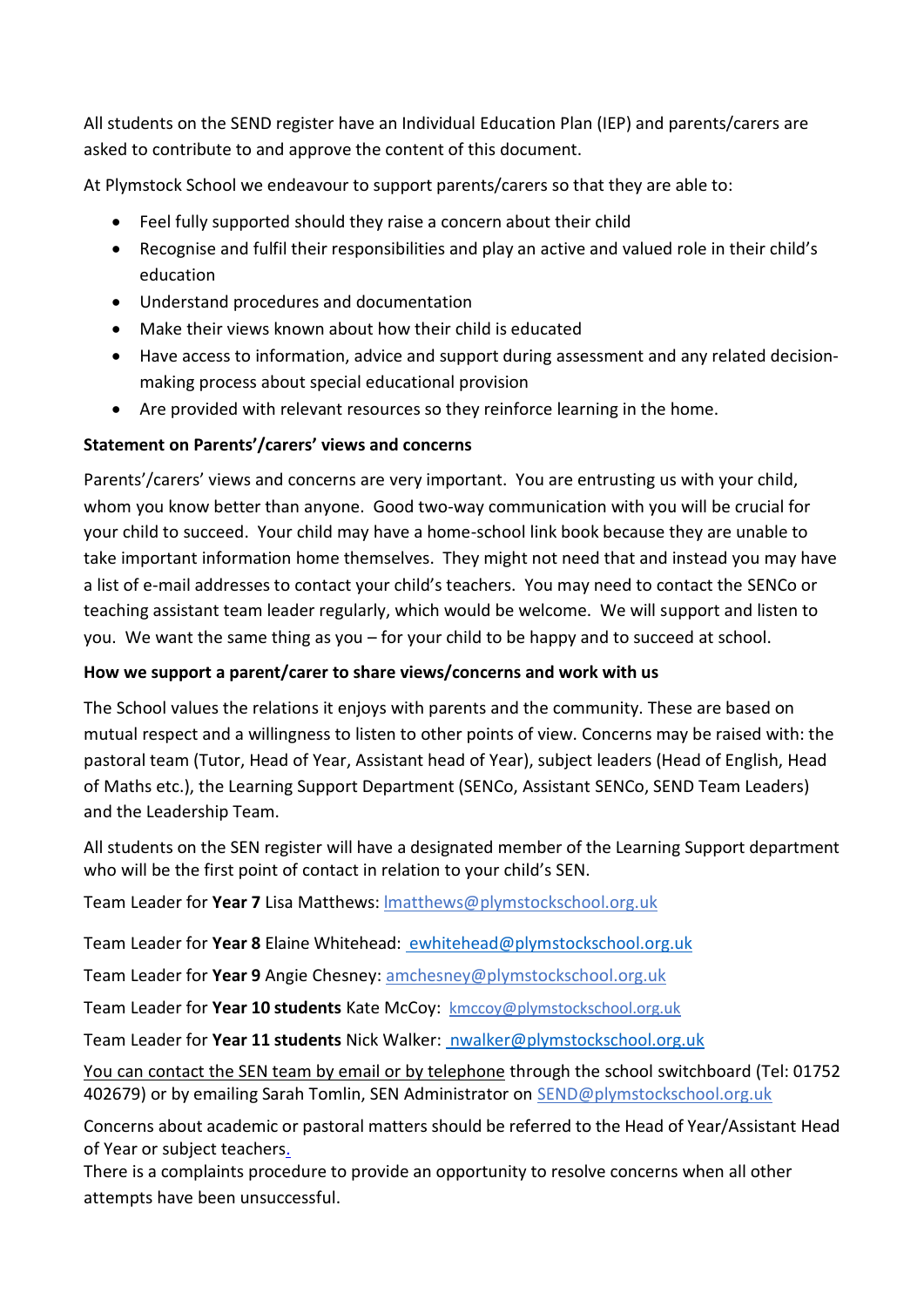# **5. HOW WE CONSULT WITH THE STUDENTS AND INVOLVE THEM IN TARGET SETTING**

We hold the views of students very highly and recognise the importance of gaining genuine student views in promoting the best student outcomes. Students are able to share their views in a number of different ways (appropriate to age and ability).

These views are welcome at any time but are specifically sought as part of the review process and at the end of a targeted intervention. We ask all students to contribute to target setting. Targets are aspirational and have measurable outcomes.

All students on the SEND register have an Individual Education Plan (IEP); 'student voice' is an important element of this document and is used by teachers to inform their teaching.

During Terms 1 and 2 Plymstock School undertakes a process for reviewing the Quality Assurance (QA) of Teaching and Learning. All students participate in a 'student voice questionnaire' when subject areas are reviewed during a QA and in addition during Subject Department quality checks. To access the views of students on the SEND register we extract their data from the larger cohort and review their answers to two of the questions posed. In 2016/17 we also undertook an external peer review through our membership of Challenge Partners. Plymstock School is part of the Westcountry Schools Trust (WeST), a Multi Academy Trust (MAT). In 2019/20 the QA has been conducted by an HMI Deb Wring and a team of senior leaders from WeST.

The picture continues to be reassuringly positive and represents the experience of students in the mainstream classroom, where teachers can be seen to be delivering Quality First Teaching, with the appropriate level of differentiation and challenge.

Student voice surveys are used to measure student perceptions. One example was a survey of those students receiving a variety of literacy intervention 2017/18. 100% found the sessions helpful and recognized their value across the curriculum. Comments included:

- 'Literacy Leaders has built my confidence to help me write my scripts and the book, that I am currently writing. This is what I'm really thankful for because of the support I get from Literacy Leaders and Miss Hogben.'
- 'In Year 7 I had a reading mentor called Anna. I find it really helpful reading with Anna. It makes it easier to understand what's going on in the story and she helps me when I get stuck on certain words. She's my mentor and my friend.'
- 'When I first came to Plymstock School I didn't like reading and I tried to avoid it as much as possible. But during the half an hour reading sessions, when I read in the library, I started to enjoy it and I've enjoyed reading ever since.'
- 'I really like reading it's great. I want to read all the time. I read in the library in Year 7 and I wish I could read in there again.'
- 'In Year 7 and 8 the help from the reading half an hour made me want to read more now I am in Year 9.'
- 'I like reading in the library because I have been given lots of help and it has given me confidence.'
- 'I enjoy the time we are given every day to read it has really helped my reading and improved my English. I read with some older students when I was in Year 7 and my reading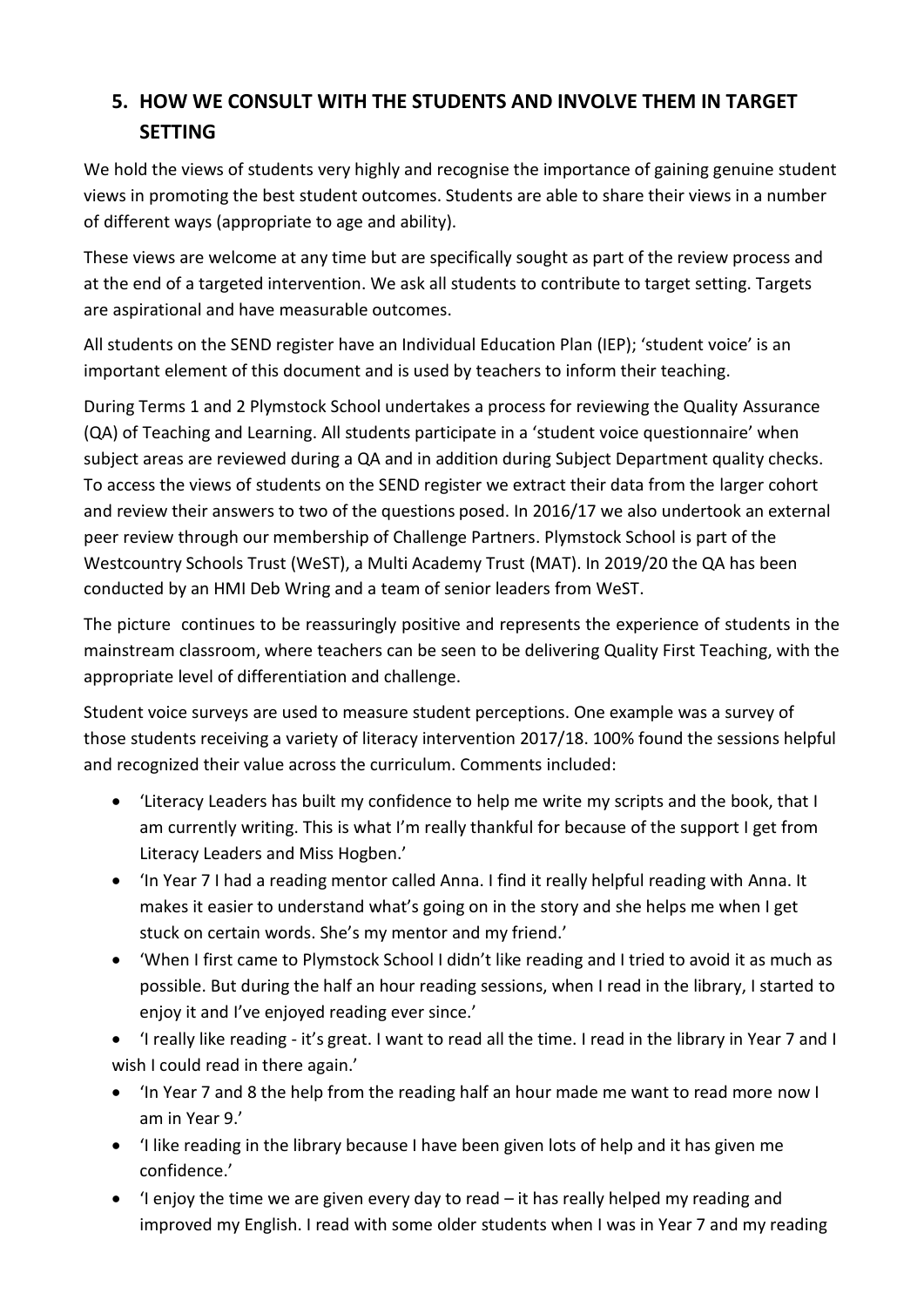has improved. I worked so hard that I was invited to go on the 'Harry Potter' trip – which was fun.'

 'I like reading especially in the half an hour reading. It allows me to block out the rest of the world. I like coming to the library to read.'

# **6. ARRANGEMENTS FOR ASSESSING AND REVIEWING PROGRESS TOWARDS OUTCOMES**

The Special Educational Needs Co-ordinator (SENCo) maintains the Special Educational Needs Register and the Pre-SENDS watch list. To ensure that staff are aware of which students have SEN, the information is available on the internal school network. Each of the students on the SEN lists has an **Individual Education Plan (IEP).** The IEP is usually written by the SENCo (SEN and Disabilities Coordinator) in consultation with students, parents/carers and teachers. It may also involve consultation and advice from external agencies.

Students on the SEN register will have an Education, Health and Care Plan (EHCP) or SEND.

### **Categories of SEN need:**

1. **Education, Health and Care Plan (EHCP)** – the needs of these students go beyond the differentiated approaches and learning arrangements normally provided, as part of high quality, personalised teaching and may include appropriate evidence based interventions.

2. **SEND** – the needs of these students go beyond the differentiated approaches and learning arrangements, normally provided as part of high quality, personalised teaching and may include appropriate evidence based interventions.

In addition to the SEN register we have a pre-SEND student watch list. Teachers are made aware of these students and their needs but they are not on the SEN register.

3. **Pre-SENDS** – the needs of these students are met from our universal provision (Quality First Teaching), however, there is some requirement for differentiated approaches and personalised teaching. Such requirements are modest and recorded on our internal school network and available to staff through the School Information Management System (SIMs)

SEND support in school is based on a graduated approach – Assess, Plan, Do, Review. The IEP and targets agreed are reviewed three times a year.

### **Maintaining the SEN Register**

All categories of need are revised as necessary. Student progress is monitored by the subject leaders and pastoral team, through progress check reports, internal data collection and the monitoring of student progress, observation and discussion.

As students develop and progress through the school their need for SEN support may reduce. In this case students may be removed from the SEN register. If a student is removed from the SEN register, this will be done in consultation with the parent and student. These students will be placed on our Pre-SEND register. Students on the Pre-SEND register remain on teachers' 'watch list.' This is reviewed by the SENCo throughout a student's education.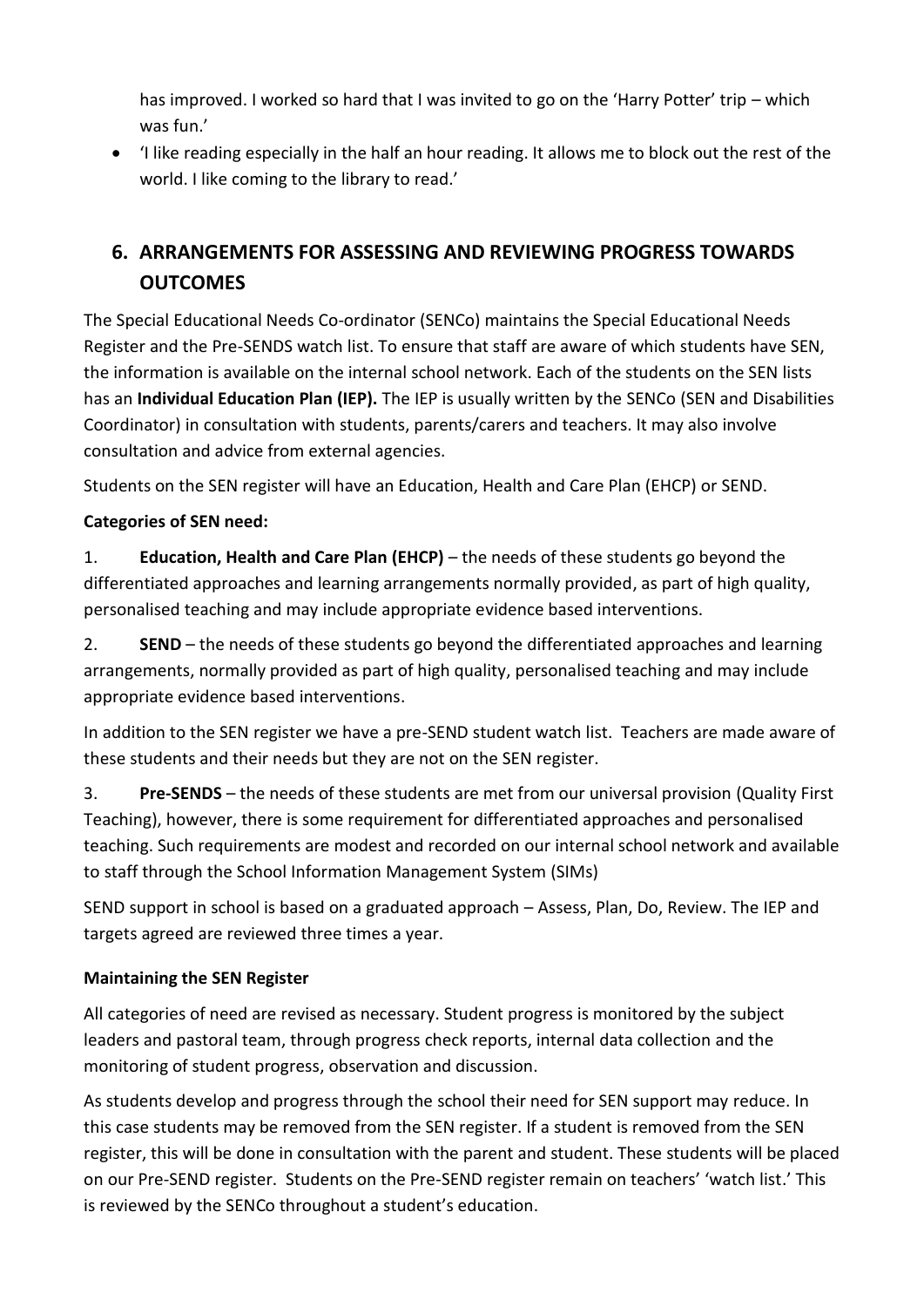#### **How does Plymstock School assess the progress of children with SEND?**

- Each term Plymstock will complete a progress review on your child. This review is similar to a report and shows if your child is making progress in all areas of the curriculum.
- Each term the SEN team will review your child's progress review and contact you to review your child's progress with regard to their SEN.
- Following this consultation the department will make changes to their IEP if necessary, to ensure the support they receive is tailored to their need.
- The SEN teams meet on a weekly basis to discuss the progress SEN students are making, to review any difficulties arising on a day-to-day basis and implement additional strategies if required.

In addition to the termly Progress Check reports, teachers are asked to provide feedback and commentary to facilitate the review of targets, prior to the Annual Review for those students with Educational Health and Care Plans. Psychometric test data, intervention data and reports from relevant professionals (e.g. Speech and Language Therapist, Educational Psychologist, Communication and Interaction Team etc.) may be considered. Data is collated by the Learning Support Department and informs the review process and subsequent target setting.

#### **Attendance**

Attendance is monitored closely in conjunction with the pastoral team and by both Plymstock Schools Attendance and Welfare Officer and the Education Welfare Office (EWO) since low attendance impacts on progress.

*'The attendance of pupils who have SEN and/or disabilities has improved considerably' (Ofsted 2017)*

#### **Exam Access Arrangements**

Exam Access Arrangements (i.e. extra time, word processing etc.) may be necessary if achievement is to be demonstrated through public examinations. Information is gathered from teachers throughout the student's school career so we can establish a student's 'normal way of working.' 'In‐ house' psychometric testing late in Year 9 or Key Stage 4, and reference to reports from professionals (including teachers) and the EHCP (when available) completes the picture that allows an application for exam access arrangements to be made, according to the JCQ regulations. JCQ have the final say on whether these are awarded. In November 2020, a HLTA position was created, with the responsibility for overseeing Access Arrangements and with additional capacity for Mentoring and testing.

### **7. ARRANGEMENTS FOR TRANSITION YEARS**

A change of school, class and staff can be an exciting, yet anxious time for all students. We recognise that this can be very challenging for some students with SEND. We endeavour to make sure these periods of change are carefully planned and managed to provide continuity of high quality provision and reassurance to students and families.

#### **Year 6 to Year 7**

 Early liaison with feeder primary schools to identify students who are on the SEND register or who may be anxious or have been identified as vulnerable.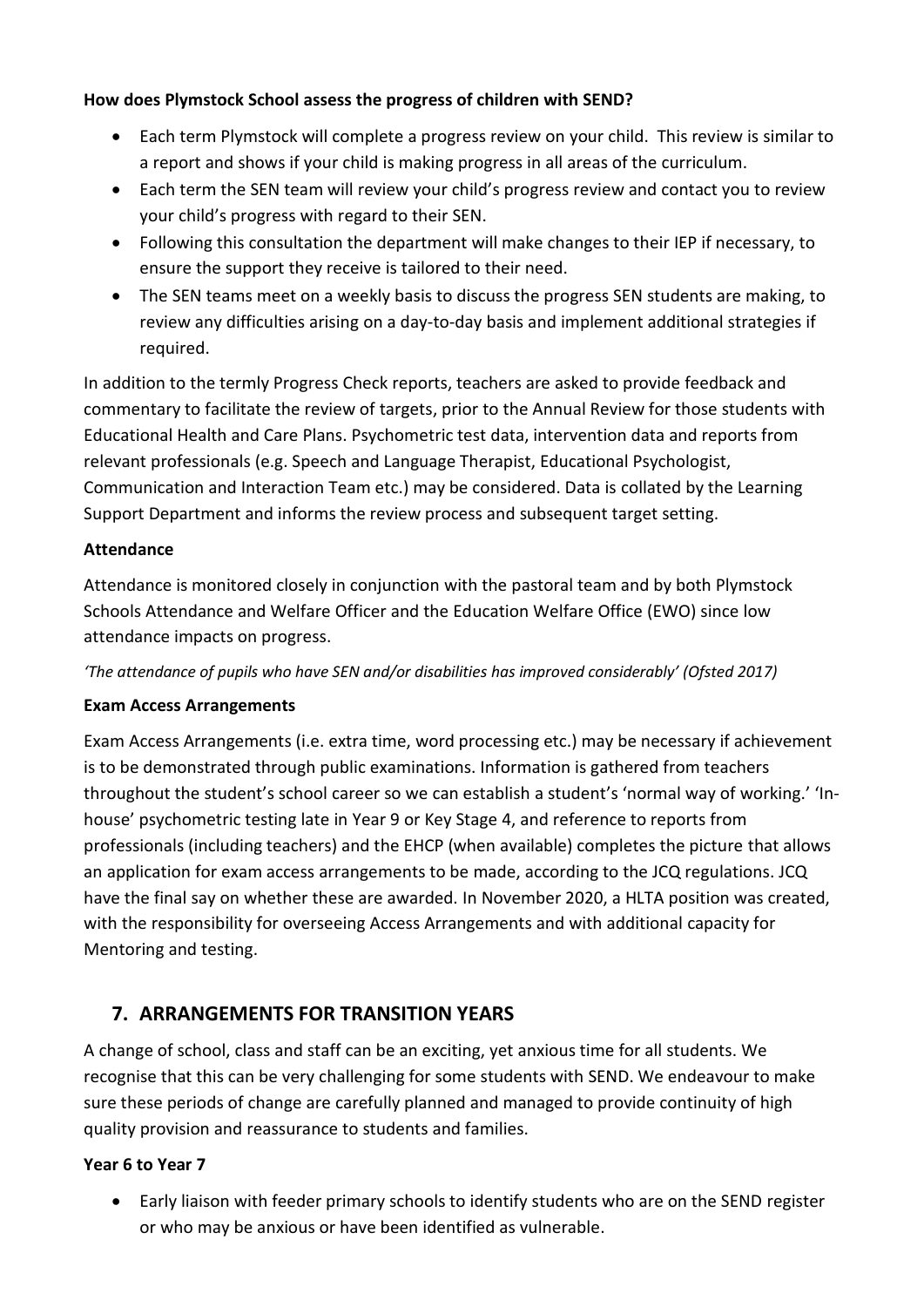- Meeting with parents of Year 6 students with SEND to explain the role of the Learning Support Department and how we support students.
- Enhanced transition visits arranged to meet the needs of individual students as part of a familiarisation programme.
- Other transition visits to attend subject workshops and meet the tutor as appropriate.
- We hold an initial Year 7 Parents Information Evening in October and a Subject Parents evening in June, for Year 7 parents with the opportunity to meet members of teaching and support staff. There is also the opportunity to receive information on how parents can support their child at home, with literacy and numeracy – these sessions offer advice from subject specialists and the chance for parents to ask questions.

#### **Year 9 to Year 10**

As part of the IEP review process, GCSE course/subject choices will be discussed to enable student and parents to make appropriate course selections to achieve learning potential. As part of this process each student has a Careers Information and Guidance (CIAG) interview with the Career Officer and in addition the relevant Team Leader will meet with Deputy Head Curriculum to review option choices on an individual basis.

#### **Year 11 to post 16 education**

As part of the review process, post 16 course choices will be discussed with reference to predicted GCSE/other qualification grades. Careers South West attend these reviews for students with EHCP and are able to provide impartial guidance. They complete the necessary documentation to ensure that these students are properly provided for in post 16 education should they leave Plymstock School for a Further Education College, for example. This includes the 'My Outcomes' part of the EHCP. The School commissions Independent Careers Advisers to support students with SEND, but without Statement/EHCP, in making suitable choices and a successful transition into post 16 education. No young person on the SEND register is expected to be NEET (Not in Employment Education or Training) post 16.

### **8. THE PLYMSTOCK SCHOOL APPROACH TO TEACHING STUDENTS WITH SEND**

Our aim is to facilitate inclusion and to foster independence in the following ways:

- Quality first teaching teachers are informed about the nature of a student's difficulties through the IEPs, through our internal school network and through training sessions and staff meetings/briefings. We hold a student information exchange meeting, once every six weeks for specific students we wish to focus on. These meetings allow teachers of individual students to meet to discuss key information, share teaching and learning strategies and are led by members of our pastoral and learning support teams. Understanding the difficulties students face enables teachers to remove barriers to learning. Teaching Staff have been given training on Quality First Teaching and how this benefits all students, but particularly those with SEN, by Tamsin Summers in September 2020.
- Each year we will map our provision to show how we allocate resources, to students with SEND; this is reviewed regularly and can change during the academic year, responding to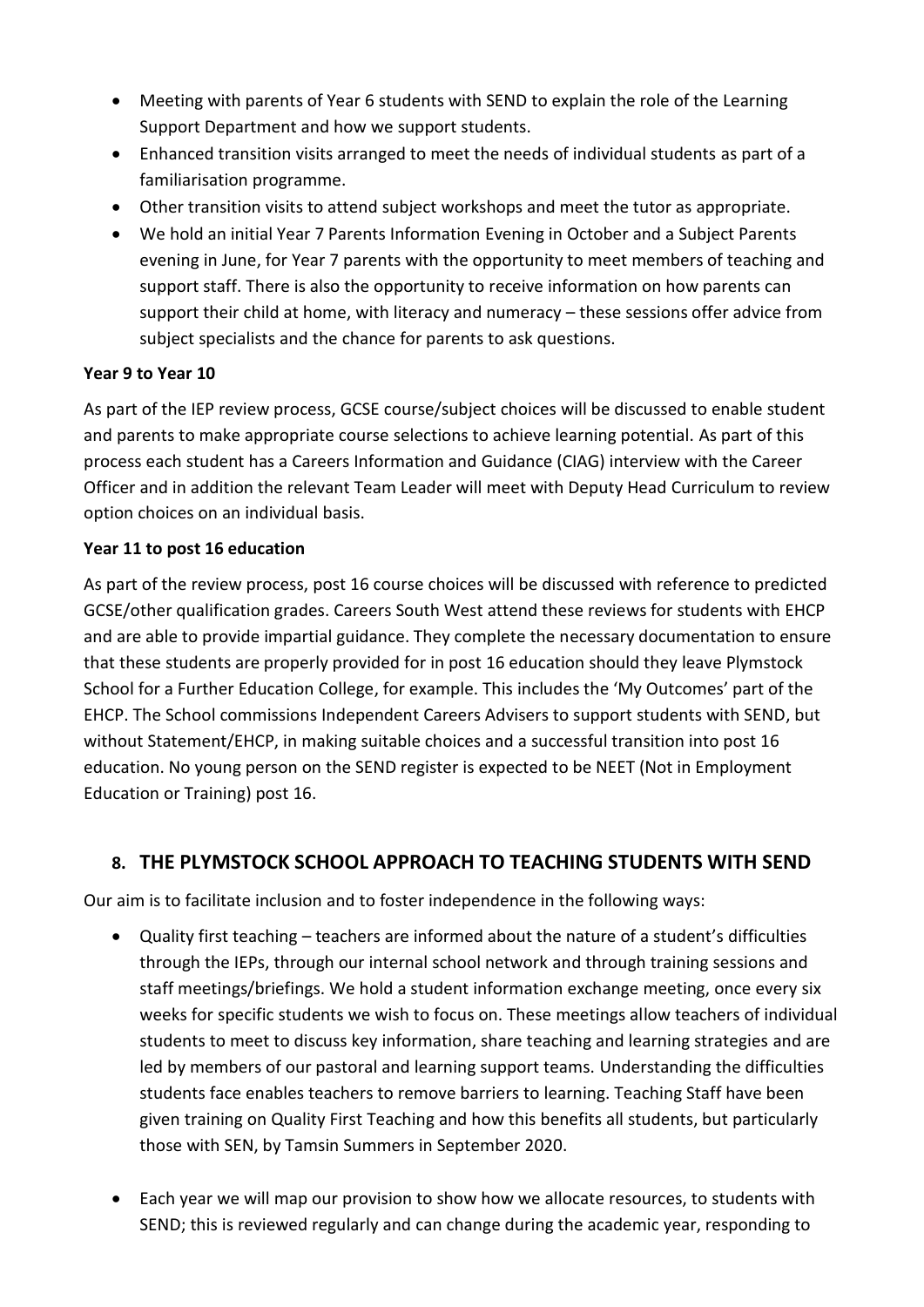changing student need. This year, funding was spent on: support staff, external services, teaching and learning resources and staff training. In addition, a personalised literacy programme has been designed for key students, and the school has consulted with reading specialists about how to further improve the reading age and understanding of these students.

- Support may take the form of differentiated work in class, support from a Teaching Assistant – in focussed intervention in groups, working one-to-one or in the classroom. Our literacy intervention, led by our School Library team and Literacy Co-ordinator and supported by the Learning Support team is particularly noteworthy and has been recognised as an Area of Excellence.
- **Quality First Teaching** is addressed for teaching staff through a range of options:
	- o All teaching staff have regular opportunities for Continuous Professional Development (CPD) and have access to a career stage professional development programme, beyond whole school and subject based training.
	- $\circ$  Four whole school dedicated training days. Specialist training is provided for staff, including additional information about common barriers to learning, strategies and resources to use to improve progress and input on metacognition and retrieval practice.
	- o The Monday Departmental Meeting sessions provide a regular opportunity for CPD with a clear focus on the development of teaching and learning to ensure all our learners achieve the highest possible outcomes.
	- o In addition, we hold regular voluntary CPD sessions for teachers and TAs at lunchtimes on Friday's; these provide an opportunity for CPD on specific topics

which both Teachers and Teaching Assistants have requested. They complete a CPD audit and this enables appropriate sessions to be planned. CPD sessions have included: Re-Balance a CBT strategy for addressing mental health, Year 6-7 transition led by a local primary Headteacher, hearing impairment, supporting SEND students Teaching & Learning (T&L) strategies and mental health, attachment training, visual impairment and supporting students who speak English as an additional language (EAL).

- TAs were trained in the summer 2017 term by Sarah Oakley (Literacy co coordinator) in reciprocal teaching to prepare them for delivery of the 'Lit Programme'. There are also two TAs trained in the delivery of the Year 7 Catch up Programme in Literacy and Numeracy.
- Teaching Assistants are engaged in ongoing skills training. They meet once a fortnight on a Monday, for specific departmental training in dedicated meeting time. Annual training is recorded and held by the SENCo. The list below shows some of the training members of the Learning Support Department engaged with in the last two years:
- Yearly training from the SENCO for all staff, most recently in September 2020. Follow up sessions with departments to support their own curriculum areas.

o EHAT

o Attachment Training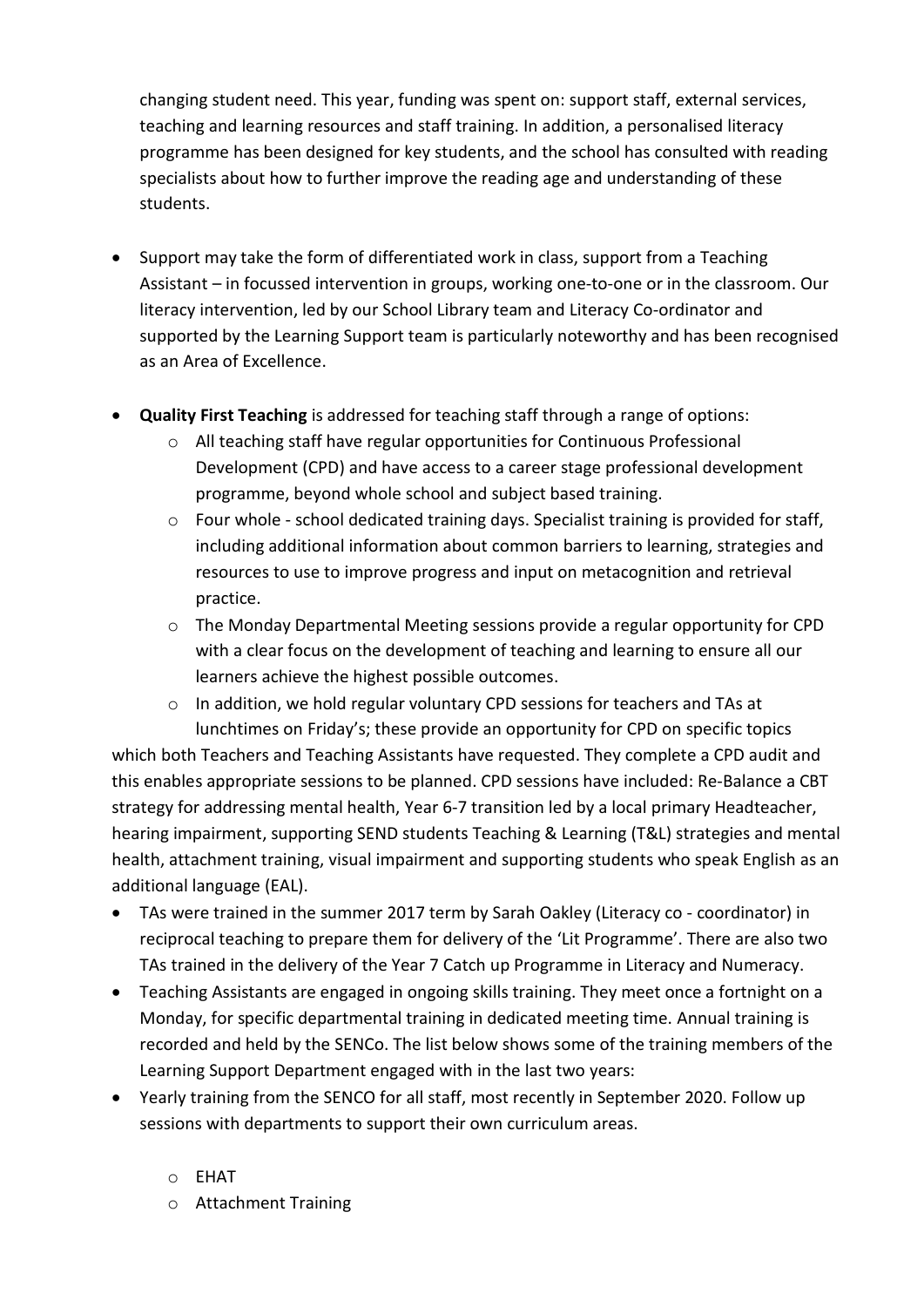- o Literacy Support through the 'Lit Programme'
- o Fire extinguisher safety training
- o Coaching for Performance
- o Dyslexia training
- o Hearing Impairment training, specifically supporting students with cochlear implants
- o Visual Impairment training, specifically for students who use technology to access work
- o Exam Access Arrangements update
- o First Aid Courses
- o Safeguarding & Child Protection Training
- o Occupational Therapy training
- o Manual Handling Training
- o Mental Health Training as part of Plymouth City Council Mental Health strategy
- o MindEd online training for mental Health
- o Maximising the Effectiveness of Teaching Assistants
- o Facilitating examinations, for example as a reader/scribe
- o Re-Balance
- $\circ$  Supporting professionals throughout the process of contributing to an EHCP
- o Clicker 7 training
- o Working at Height Ladder Association
- Staff training may be delivered by Plymstock staff with external trainers brought in periodically to address more specialist training needs, for example dealing with specific medical conditions or to train staff in the use of specific interventions. Peer support and guidance is available daily for all staff in school and some of the best training development occurs through professional dialogue with colleagues looking at meeting the specific needs of a student.
	- o In addition to the Plymouth Local Authority Schools Advisory Service, in 2016-17 the department were supported by the Dartmoor Teaching School Alliance (DTSA) School Leader of Education (SLE). This involved training around a variety of SEND related topics to the four areas of SEND need, in addition, to supporting the department with re-structuring.
	- o SWTSA SLE National Audit Review and Plymouth Local Authority Audit completed in 2017-18.
	- o In 2017-18 the department has access to a variety of training and support from the Plymouth Local Authority SEND network support. In addition we can access peer support from the newly appointed South West Teaching School Alliance (SWTSA) SLE, to help continue to review and monitor the implementation of our new department structure and implement the training necessary to deliver this model.
	- o In 2018-19 the Local Authority conducted an audit into our graduated response to literacy difficulties and offered recommendations on how to further advance the existing provision. Plymstock School's Literacy Policy was used as an example of good practice by the Local Authority.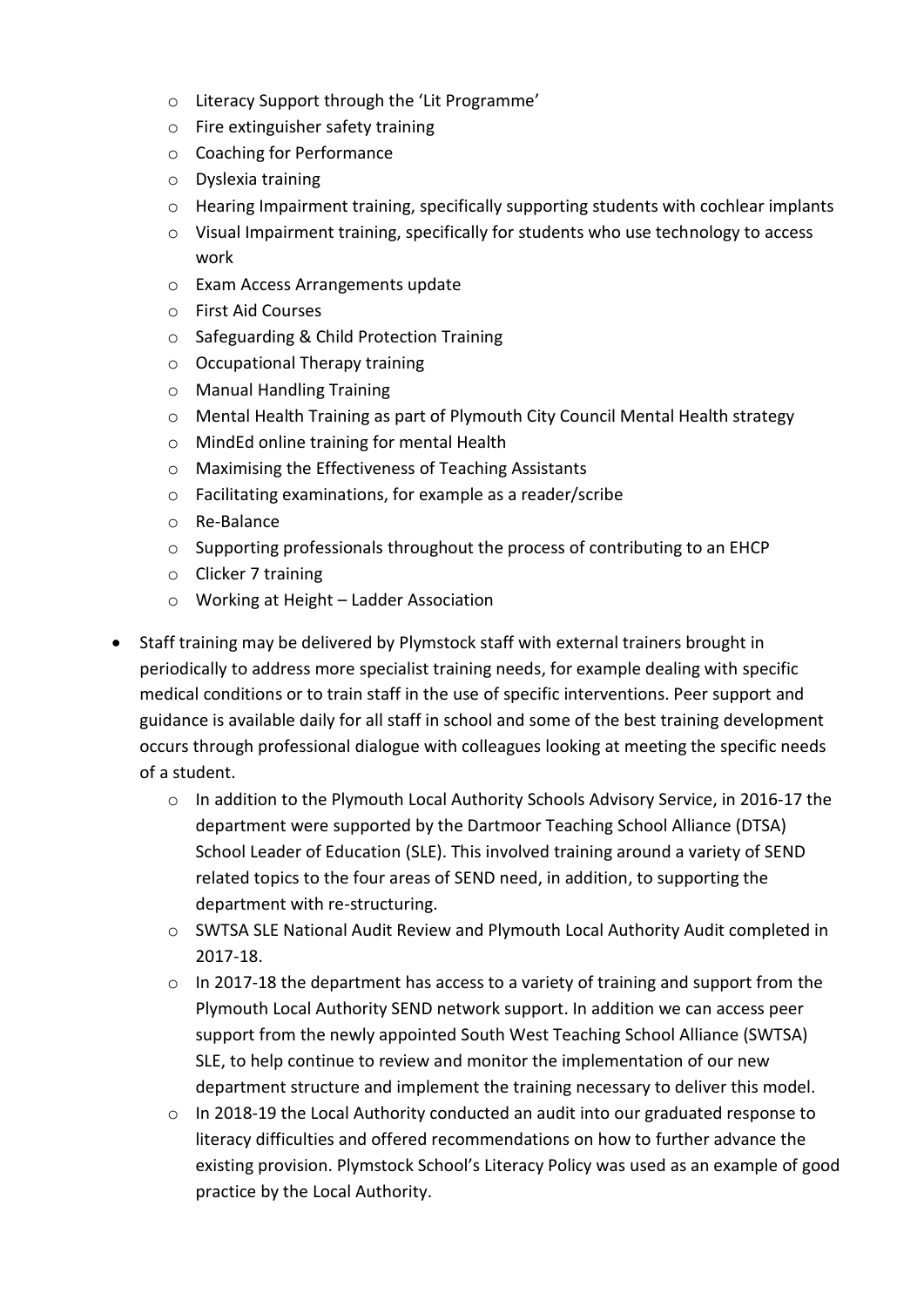o In 2019-20 TAs were trained on supporting students with Visual Impairments, Rosenshine and supporting students with SEMH. In September 2020, all SEN staff were signed up to Creative Education, which provides high quality CPD, on wide ranging topics. Staff have already completed modules in Attachment, Trauma Awareness, Dyslexia and in supporting students across specific curriculum areas.

The evaluation of the effectiveness of SEND provision is an integral part of the review process within the cycle of Assess/Plan/Do/Review of all IEPs. If an intervention is not benefiting a student, alternatives are explored. In addition, annual reports are produced to examine the effectiveness of interventions employed at Plymstock School. For example, latest editions of the Literacy Intervention and Catch Up reports are available from the SENCo and on our school website.

We enable students with SEND to engage in activities available for students without SEND by identifying and putting into place reasonable and proportionate adjustments so they are not disadvantaged or excluded from the curriculum or our extensive programme of extra‐curricular activities, trips and residential options. See the Equal Opportunities Policy on the Plymstock School website for details.

Attainment and progress for students on the Special Educational Needs register was highlighted on our school inspection dashboard in 2016. We are pleased with initial outcomes for ECHP students in 2017, 2018 and 2019, but remain committed to achieving further improved outcomes in 2020.

"The progress of key stage 4 pupils who have a statement of special educational needs or an Education, *Health and Care Plan has improved dramatically" (Ofsted 2017).* 

## **9. HOW WE SUPPORT STUDENTS TO DEVELOP AND IMPROVE EMOTIONAL AND SOCIAL HEALTH ISSUES**

We are involved with the Early Help for Mental Health (EH4MH) offer which includes direct work with young people from Young Devon. Psycho-educational lessons are delivered by Young Devon for students in Years 7-11 with anxiety. Sixth Form students are able to access support by Live Well South West specifically for: anxiety, mood, sleep, depression, assertiveness and mindfulness. In addition, in 2017/18 we launched a peer listening scheme, mentors have being trained to host "drop in" sessions to allow students to find peer-to-peer support by having someone to listen to their concerns.

Mentors, coaches and school councillors work to support our students. Referrals are made through the Child and Adolescent Mental Health Service (CAMHS) when appropriate. The School Nurse is available to support and guide our interactions with the NHS services.

The Learning Support Department provides a 'safe place' for vulnerable students at break/lunchtime (on average about 20 students). Use is also made of the Teaching and Learning Zone (TLZ), a supervised quiet study facility for students who are temporarily unable to cope with the demands of the mainstream classroom and the Sensory Room (at times of high anxiety).

Arrangements and measures are in place for listening to views of students with SEND to prevent bullying. Bullying in any form is a direct contravention of the Aims and Values of Plymstock School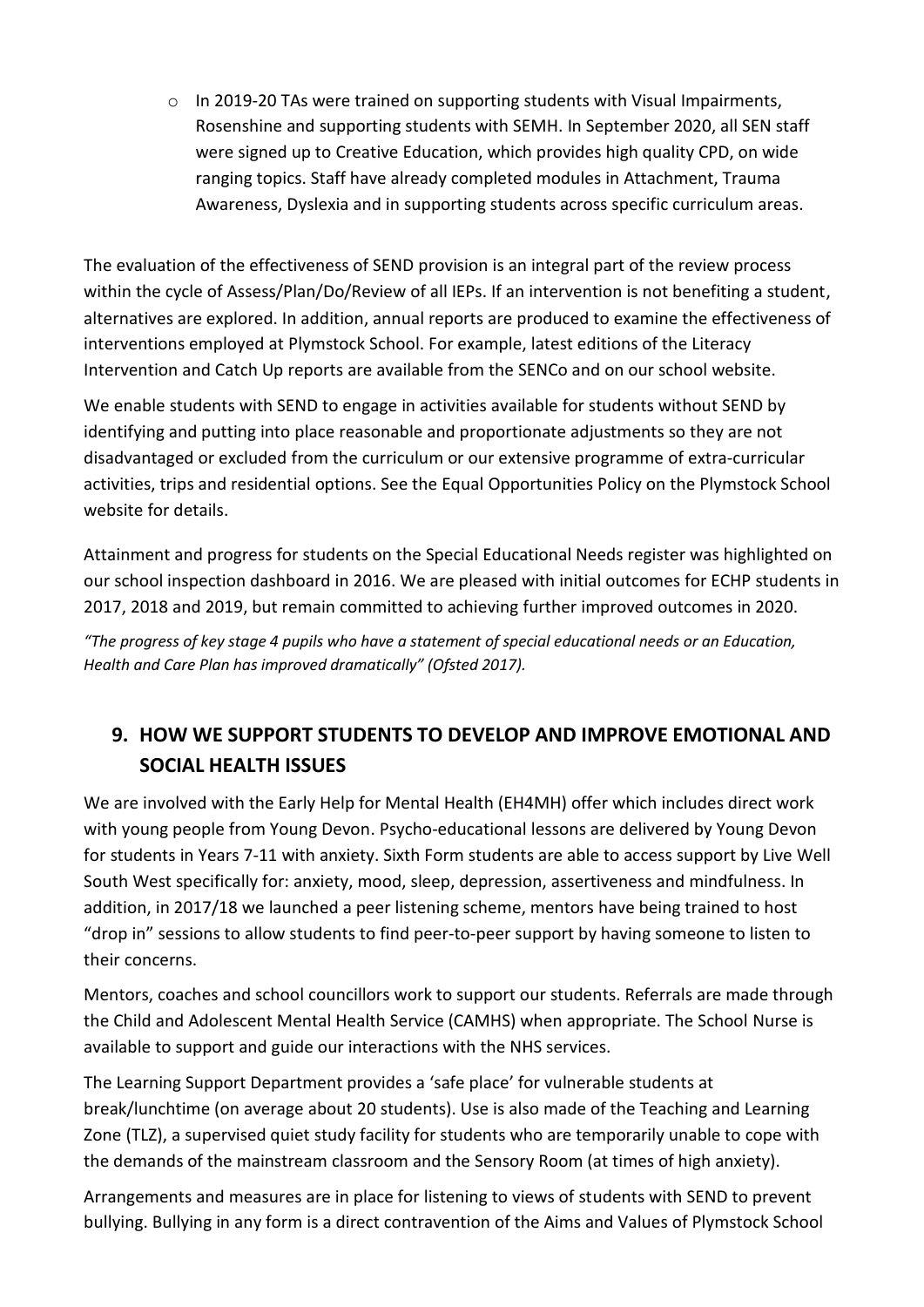and is always treated seriously. Bullying is not tolerated at Plymstock School. It is the responsibility of all staff to ensure Plymstock School is a safe learning environment. See Behaviour and Anti-Bullying Policies on the Plymstock School website. The Learning Support Department monitors students on the SEND register closely; any 'out of character' behaviours are noted and discussed in department briefings (held daily). The Teaching Assistants build relationships based on trust with the students they support and watch carefully for signs that suggest there is reason for concern. Such concerns are investigated. In 2018-19, the SENCO undertook Level 3 Child Protection training, to ensure that any concerns about students on the SEND register could be dealt with by a member of the department, in consultation with the DSL. The Assistant SENCO was trained in 2020.

The Learning Support Department work closely with the pastoral team and parents/carers. Student views are explored by trusted adults; safeguarding concerns dealt with through the appropriate channels. Mr Ellerton is the school's full time Designated Safeguarding Lead (DSL) and Single Point of Contact Mrs Summers, (Pastoral and Inclusion Lead) is the Designated Teacher for Looked After Children, pastoral leaders in each of the Hubs are Level 3 Safeguarding trained as are members of the SEND team.

Students are encouraged to participate in extra –curricular activities. The full Clubs and Activities Booklet for 2021-2022, can be found on the Plymstock School website. Inclusion is important to us and last year students on the SEND register participated in the following activities during non curriculum time:

- Badminton
- Clay Club
- Drama
- Duke of Edinburgh
- **•** Fitness Suite
- Football
- Gym
- Hockey
- Library Literacy Support
- Netball
- Plymstock School Choir
- Rugby Club
- Subject Specific Support for homework and GCSE courses
- School Production (Show)
- Ten Tors

# **10.HOW AND WHEN WE INVOLVE OTHER AGENCIES TO MEET THE NEEDS OF STUDENTS AND THEIR FAMILIES**

External professional advice is sought to meet specific needs of students and the following agencies are some of those we have worked with during the last 12 months. Referrals are made in conjunction with parents/carers and with regard to the Safeguarding Policy on the Plymstock School website.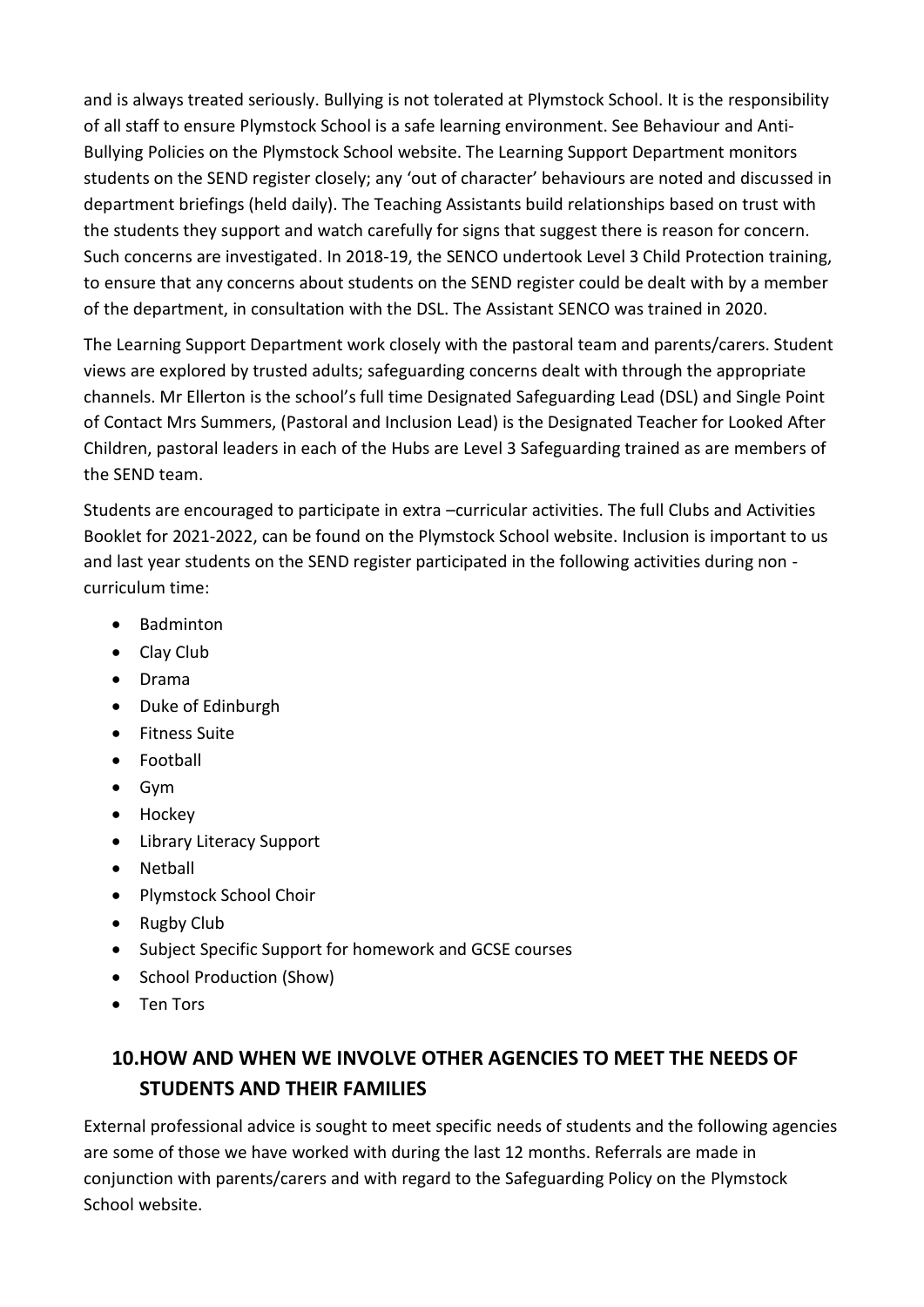- Cancer and Leukaemia in Childhood
- Careers South West
- CBT Practitioners
- Child and Adolescent Mental Health Service (CAMHS)
- Children and Young People Services
- Communication & Interaction Team
- Counsellors
- Early Help
- **•** Eating Disorder Service
- Education Welfare Officer
- Educational Psychology Service
- Family Advisory Support Team
- Harbour Young People's Service
- **•** Hearing Impairment Advisory Teacher
- IT Advisory Teacher
- Jeremiah's Journey
- KOOTH Online Counselling
- Multi-Agency Support Team (MAST)
- Occupational Therapy
- Physical Mobility Advisor Teacher
- Plymouth Information Advice and Support (PIAS) for SEND
- Plymouth SEN 0-25 Team
- $\bullet$  RELATE counselling
- School Nurse
- Speech and Language Therapy
- Targeted Families
- The Gateway
- Visual Impairment Advisory Teacher
- Woodlands Outreach Team
- Young Carers Project (Barnardo's)
- Young Devon
- Youth Offenders Team
- Youth Service

# **11.THE PLYMOUTH LOCAL AUTHORITY - LOCAL OFFER AND THE PLYMSTOCK SCHOOL OFFER**

There is a link to the Plymouth Local Offer on the SEN page of the Plymstock School website; the School Offer is available on the same page. At Plymstock School our SEND provision is continually evolving, adapting to meet the changing needs of our student community. To do this we draw on our own resources and the Plymouth Local Authority Local Offer: **<https://www.plymouthonlinedirectory.com/plymouthlocaloffer>**